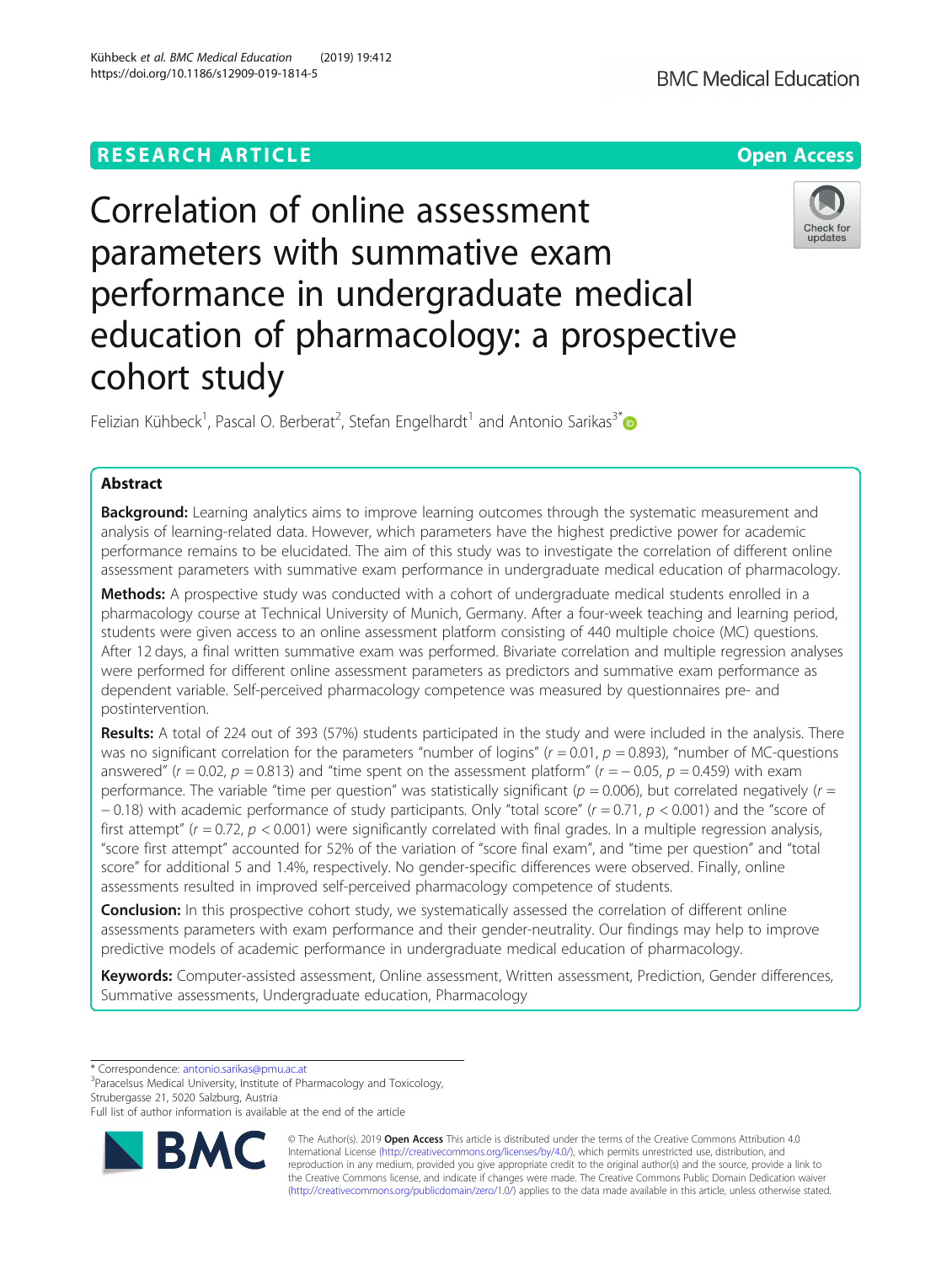# <span id="page-1-0"></span>Background

In Germany, undergraduate medical education of pharmacology is typically subdivided into general pharmacology, taught in the first clinical year, and clinical pharmacology / pharmacotherapy, presented in the third clinical year [[1](#page-7-0)]. Despite substantial efforts to improve pharmacology training at German medical schools, a survey by Ochsmann et al. [[2\]](#page-8-0) showed that the majority of graduates feel illprepared for drug therapy-related problems. To address this problem, we sougth to develop an online assessment platform to monitor pharmacology knowledge of undergraduate medical students by learning analytics. During the last decade, learning analytics has emerged as a significant area of research into technology-enhanced learning [[3\]](#page-8-0), prompted by the emergence of online learning and the ubiquity of the internet in higher education [\[4\]](#page-8-0). As set out by the first International Conference on Learning Analytics and Knowledge (LAK 2011) and adopted by the Society for Learning Analytics Research (SoLAR), learning analytics is defined as "the measurement, collection, analysis and reporting of data about learners and their context, for purposes of understanding and optimizing learning and the environments in which it occurs". In theory, learning analytics may provide valuable feedback to both learners and teachers, leading to a "personalization" of the teaching and learning process with added efficacy [[5\]](#page-8-0). Moreover, predicting performance via learning analytics tools may be beneficial for monitoring students who are at risk for removal from the register of students due to repeated failing of exams.

However, learning analytics is still in the early stages of implementation [\[6](#page-8-0)]. At many educational institutions, learning analytics is based on track data from learning management systems (LMS) that log learner activities, e.g. the number of clicks, the time spent in LMS, or the participation in online discussion forums. Other systems include data from computer-assisted assessments or data retrieved from students' admission systems, such as accounts of previous education [\[7\]](#page-8-0). In addition, there is considerable controversy surrounding the question what learning analytics data are most suited to model learning processes or to predict academic performance [[7,](#page-8-0) [8](#page-8-0)]. Furthermore, it has been asserted that the use of computers in higher education  $[12-14]$  $[12-14]$  $[12-14]$  $[12-14]$  and learning outcomes in online courses [\[15](#page-8-0)–[17](#page-8-0)] are increasingly gender neutral. However, in the area of computer-assisted assessments, research is not conclusive. Finally, enabling students to make accurate judgements about their performance is an implicit aim of higher education  $[9, 10]$  $[9, 10]$  $[9, 10]$  $[9, 10]$  $[9, 10]$ . However, it was shown that the usual self-assessment has only a poor accuracy when compared to performance [\[11\]](#page-8-0).

In the present manuscript, we conducted a prospective study to systematically investigate the following research questions with a cohort of undergraduate medical students in pharmacology: i) Which online assessment parameters have the highest correlation with summative exam performance? ii) Do online assessments help students to better judge their self-perceived pharmacology competence?, and iii) is there a gender difference regarding online assessments?

# Methods

#### Study design and participants

A prospective explanatory design was employed to investigate the potential of different online assessments parameter for the prediction of student performance in undergraduate medical education of pharmacology. The study was conducted with a cohort of 393 first-year medical students enrolled in a general pharmacology course at Technical University of Munich (TUM). The module consisted of a 24-day teaching and learning period with daily lectures on weekdays and twice-weekly seminars, followed by a 12-day self-study period and a final written exam (Fig. 1).

Quantitative data were collected during the self-study period by an online assessment platform (designated McPeer, available at [www.mcpeer.de\)](http://www.mcpeer.de) that was customprogrammed for the purpose of this study (Additional file [1](#page-7-0): Figure S1). This approach was chosen to limit confounding variables (e.g. a differing format, style or thematic focus of test questions when compared to the teaching module), and to further develop and optimize the platform based on the results of this study. The assessment platform was made available to the study participants after the teaching period to ensure a uniform baseline pharmacology knowledge and to limit its use as primary learning

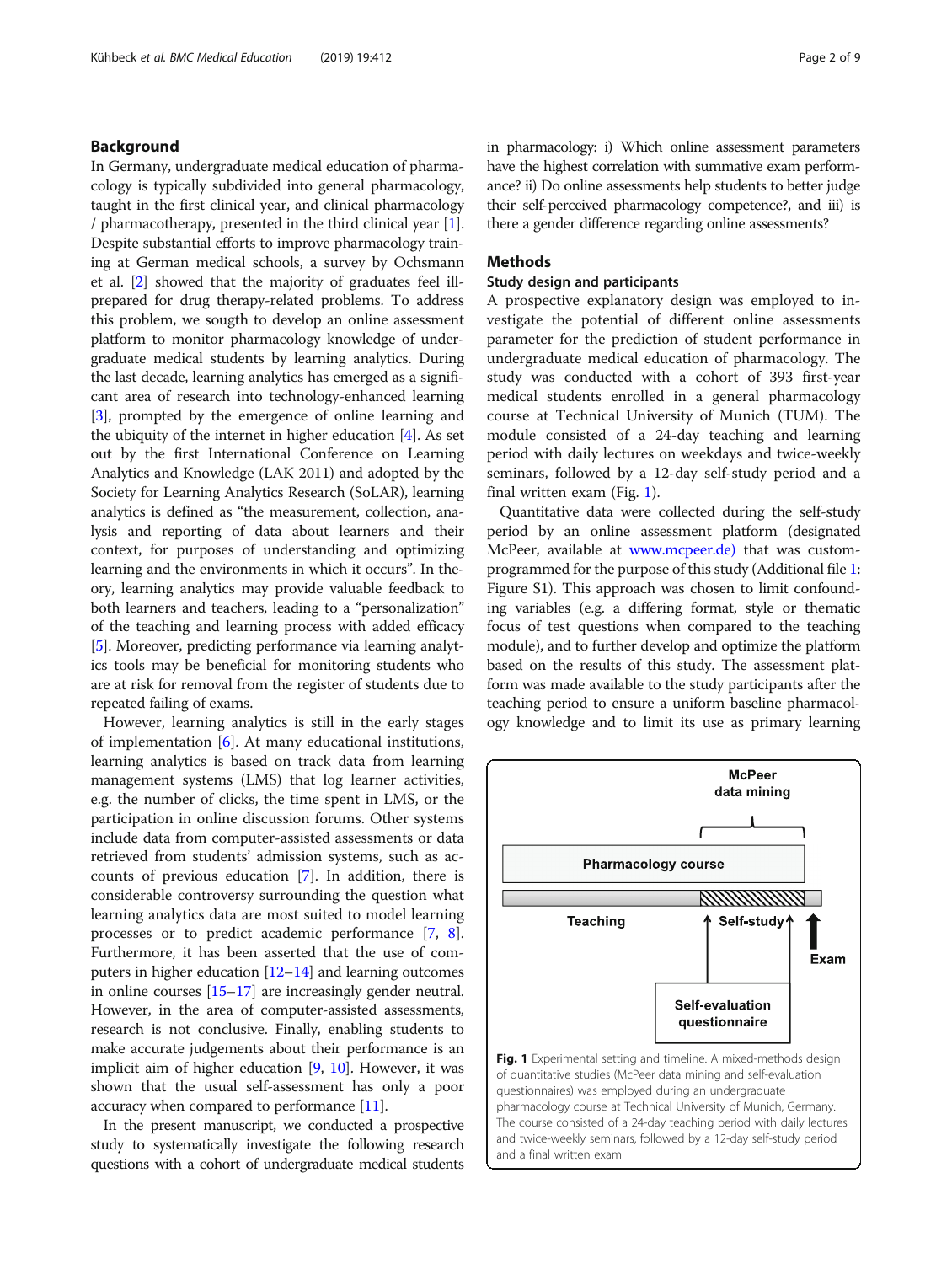source. Online self-evaluation questionnaires were displayed after the first login to McPeer (1st rating, pre-intervention) and 24 h before the final exam (2nd rating, postintervention) to obtain data on self-perceived pharmacology competence. The study protocol and consent procedure were approved by the ethics committee of the TUM School of Medicine (project number 564/15 S). Study participation was voluntary, and informed consent was obtained from all study participants via an online form. All data were processed in a pseudonymized manner.

## Data collection and instruments

To collect quantitative data in real time, we developed a web-based learning analytics platform. The platform was written in Hypertext Preprocessor (PHP) as server-side programming language to be compatible with all main operating systems and linked to a My Structured Query Language (MySQL) database. The learning analytics platform was accessible via the internet at [http://www.](http://www.mcpeer.de) [mcpeer.de.](http://www.mcpeer.de) The database contained 440 multiple-choice (MC) questions of the single-best answer type with five alternate answers (Additional file [1:](#page-7-0) Figure S1C). The questions were divided into 27 sets that covered all relevant course topics (Additional file [6:](#page-7-0) Table S1). The average number of MC-questions per set was  $16.3 \pm 6.1$  with a mean of  $35.2 \pm 17.3$  words per question. All MC-questions were authored by pharmacology lecturers at TUM and checked for equal discriminatory power and difficulty.

After log on, study participants could oversee their progress for each topic (total number of questions, number of answered questions and percentage correctly answered questions) and start question sessions (Additional file [1](#page-7-0): Figure S1B). Results were displayed instantly by highlighting the correct answer (Additional file [1](#page-7-0): Figure S1C). There was no time limit or restriction on the number of repetitions for each question set. The following learning analytics parameters were automatically logged by the assessment platform: number of logins, total questions answered, total score, score of each attempt, total time spent on the platform and time required for answering a question. In addition, a subgroup analysis was conducted for study participants who completed two full rounds of question sets, thus solving all MC-questions at least twice.

The final exam was a paper-based summative assessment that consisted of 50 MC-questions of the single-best answer type with five answer options. The questions were newly written by TUM pharmacology lecturers, have not been presented to the study cohort before and covered all relevant topics of the McPeer assessment platform. The online selfevaluation questionnaire solicited the self-perceived pharmacology competency on a 5-point Likert scale  $(1 = "not$ confident" to  $5 =$  "confident") for each of the 27 course topics (Additional file [2](#page-7-0): Figure S2 and Additional file [6](#page-7-0): Table S1). In this context, "confident" was defined as a

"sound understanding of basic concepts of pharmacology (e.g. pharmakokinetics and mechanisms of action of representative drugs), while "not confident" was defined as an inadequate knowledge of basic drugs and mechanisms. Participants could opt not to answer each item. Validity evidence for all questionnaires was collected using a two-step process. First, content validity was established through evaluation of the questionnaires by fellow lecturers at TUM. Second, questionnaires were pilot tested with a subset of undergraduate medical students.

## Pseudonymization of data

Unique identifier codes were generated for each study participant to match individual student data with assessment results in a pseudonymized manner. The lecturers of the pharmacology course had no access to research data.

#### **Statistics**

To determine the variation of different assessment parameters and exam performance, data was analyzed by Pearson's correlation coefficient (r). A multiple regression model with a forward variable selection algorithm was applied to take all other variables into account and to estimate how much explanatory value each variable provide by using rsquare and r-square changes. Model assumptions were tested by performing a residual analysis. Normality of distributions was tested with the Kolmogorov-Smirnov test. In addition, skewness and kurtosis was calculated for the analyzed variables. Wilcoxon signed-rank test was used to analyze differences between pairs of observations collected during the self-assessment. Continuous variables were described by using the mean and standard deviation. Groups were compared by Mann-Whitney U test or Student's ttest. For the analysis of the difference between two dependent correlations from the same sample, Steiger's ztest was used. Fisher's r-to-z transformation was applied on the correlation coefficients to obtain z-scores which can be compared in an asymptotic z-test. Significance is considered for z-scores greater than |1.96| for a two-tailed test.  $p$ -values  $< 0.050$  were considered statistically significant. All statistical calculations were performed with the Statistical Package for the Social Sciences (SPSS), version 23 (IBM Corporation, Armonk, NY). Histograms and box plots were constructed with GraphPad PRISM 6.0 software (La Jolla, CA).

#### Results

#### Demographic data

A total of 224 out of 393 (57%) students enrolled in the pharmacology course (winter term 2014/15) at TUM participated in the study (Fig. [2\)](#page-3-0). The mean age of participants was  $24.4 \pm 4.2$  years. The female: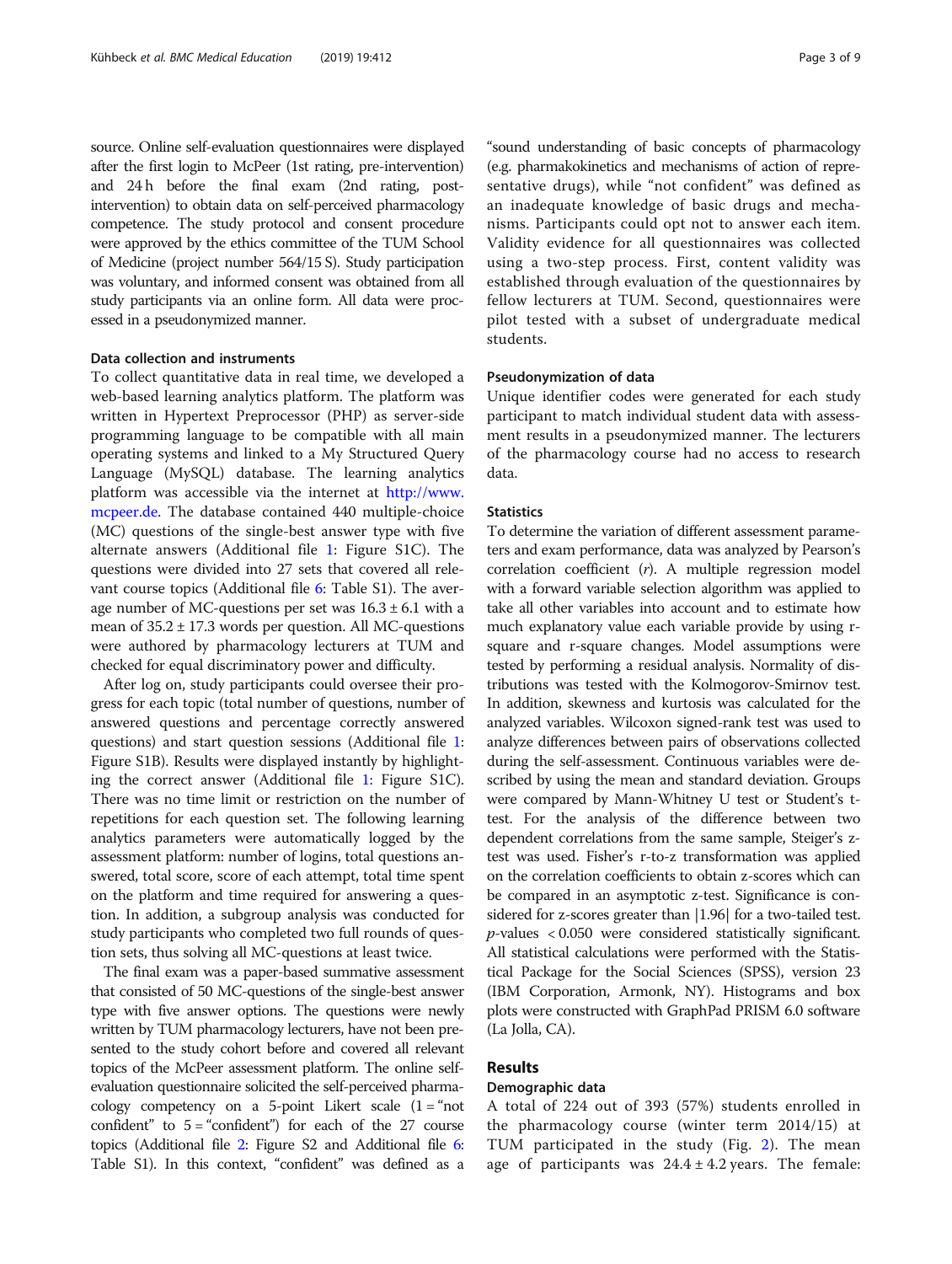<span id="page-3-0"></span>

male ratio of participants was 150:74 with 150 (67%) female and 74 (33%) male. In comparison, 65% of all medical students and 67.7% of first-year medical students in Germany in the winter term 2014/15 were female [[18\]](#page-8-0).

# Correlations of online assessment variables with final grade

To identify potential correlational trends between online assessment variables and final grade as a measure of academic performance, we developed scatter plots as initial approach as described previously [[19,](#page-8-0) [20](#page-8-0)]. Additional file [3:](#page-7-0) Figure S3 depicts representative scatter plots of selected variables versus student final grade. The mean percentage of correct answers in the final exam was  $73.6 \pm 12.8\%$  with females  $73.8 \pm 13.2\%$ and males 73.2 ± 12.0%.

To further interrogate the significance of selected variables as indicators of student achievement, a simple (bivariate) correlation of each variable with student final grade was performed. Of the objective variables logged by the assessment platform, only total score and score of the first attempt had a positive and statistically significant correlation with student final grade  $(r = 0.71$  and  $r = 0.72$ , respectively,  $p < 0.001$ ) (Table 1). In contrast, there was no significant correlation between the number of logins ( $r = 0.01$ ,  $p = 0.893$ ), number of MC-questions answered  $(r = 0.02, p = 0.813)$  or time spent on the assessment platform ( $r = -0.05$ ,  $p = 0.459$ ) with final grades. The variable "time per question" was statistically significant ( $p = 0.006$ ), but correlated negatively ( $r = -$ 0.18) with academic performance of study participants. In summary, bivariate correlation analysis yielded total score and score of the first attempt as objective, loggable variables with a positive and statistically significant correlation with final grades as a surrogate of academic performance.

We next performed a subgroup analysis to study the effect of repeated administration of assessment items on Pearson's correlation coefficient r. A common problem of repeated measure designs is the possibility of serial order carryover effects [[21\]](#page-8-0) that lead to testing artifacts. These may result in performance improvements (e.g. by learning effects) or declines (e.g. by decreased motivation) in assessments. Interestingly, our study participants performed significantly better in the second attempt when compared to the first administration of questions  $(68.09 \pm 12.13\% \text{ vs. } 81.83 \pm 10.20\% \text{ correct an-}$ swers,  $p < 0.001$ ;  $n = 46$  $n = 46$  $n = 46$ ) (Additional file 4: Figure S4). However, bivariate correlations of online formative test

Table 1 Descriptive statistics and bivariate correlation of different online assessment parameters with summative exam results

| Parameter           | Mean $(\pm$ SE)         | Median        | Bivariate correlation r | $p$ -value                  |  |
|---------------------|-------------------------|---------------|-------------------------|-----------------------------|--|
| Number of logins    | 10.01 ( $\pm$ 7.01)     | 9[5;14]       | 0.01                    | 0.893                       |  |
| Total questions     | $813.82 \ (\pm 378.41)$ | 701 [532;945] | 0.02                    | 0.813                       |  |
| Total score         | 75.45% (± 9.18)         | 76 [69;82]    | 0.71                    | < 0.001<br>< 0.001<br>0.465 |  |
| Score first attempt | 70.24% (± 10.14)        | 71 [64;77]    | 0.72                    |                             |  |
| Total time          | 4.99 h $(\pm 1.83)$     | 5[4;6]        | $-0.05$                 |                             |  |
| Time per question   | 25.71 s $(\pm 1.73)$    | 26 [25:27]    | $-0.18$                 | 0.006                       |  |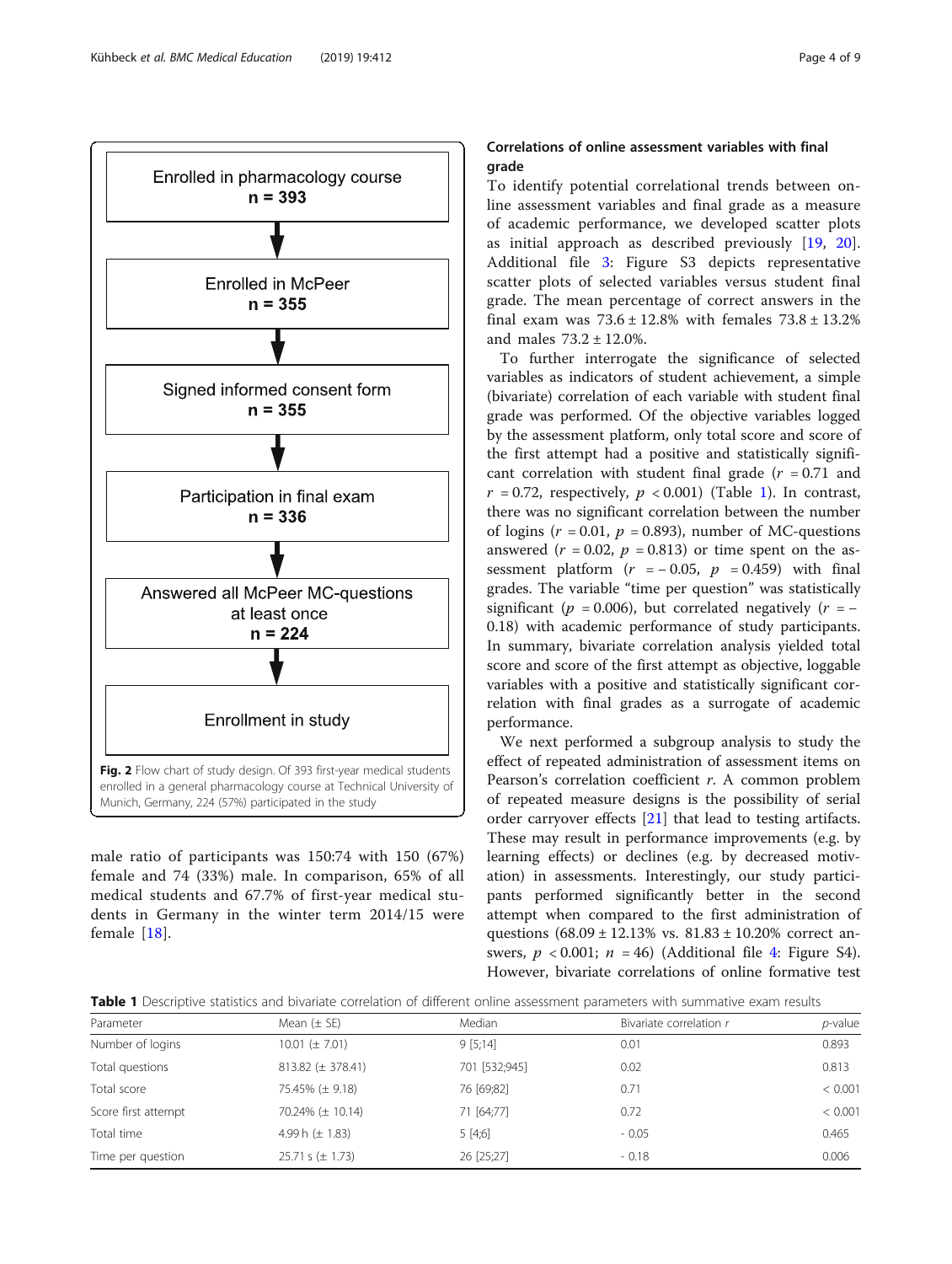scores with final grade at first administration ( $r = 0.8$ ,  $p \leq 0.001$ ) and second administration ( $r = 0.75$ ,  $p \leq$ 0.001) were in a similar range and did not differ with statistical significance (z-score = 1.08,  $p = 0.275$ ).

Next, we performed a multiple regression analysis for the following variables: "number of logins", "total questions", "total score", "score first attempt", "total time", "time per question" as predictors and "score final exam" as the dependent variable. A stepwise forward variable selection algorithm was applied and "number of logins", "total questions" and "total time" was removed from the final model, while "total score", "score first attempt" and "time per question" were included in the final model (Table 2). The best univariate predictor ("score first attempt") achieves an  $r^2 = 0.52$ , the multiple regression model achieves  $r^2$  = 0.60 (adjusted  $r^2$  = 0.59) suggesting that the multivariate approach explains additional 8% of the variation of "score final exam". In the multiple regression and after controlling for all the other variables, "score first attempt" accounts for 52% of the variation of "score final exam", "time per question" for additional 5% and "total score" for additional 1.4%. In summary, the results of the multiple regression analysis confirmed our univariate results, demonstrating that the suggested predictors are useful, even when used in a multivariate approach.

Collectively, these results show that of all objective variables logged by the online assessment platform, the cumulative score of MC-questions has the highest correlation to summative exam results. In addition, our data indicate that already the result of the first attempt is a valid predictor of academic performance.

# Self-assessment of knowledge is a weak predictor of academic performance

Next, we studied the potential of subjective variables by the students as predictors of academic performance using their final grade as comparison. As the capacity of students to make judgements about their work is an implicit aim of higher education  $[9, 10]$  $[9, 10]$  $[9, 10]$  $[9, 10]$  $[9, 10]$ , we chose selfassessment, the process by which a learner judges the quality and quantity of his/her learning [\[22\]](#page-8-0) as an

Table 2 Multiple regression analysis. A stepwise forward variable selection algorithm was applied and "number of logins", "total questions" and "total time" was removed from the final model. The parameters "total score", "score first attempt" and "time per question" were included in the final model

| Variable                  | Effect change $SE$ t-value r-square p-value |                   |       |             |
|---------------------------|---------------------------------------------|-------------------|-------|-------------|
| Score first attempt 0.67  |                                             | $0.11 \quad 6.03$ | 0.52  | < 0.0000001 |
| Time per question $-1.56$ |                                             | $0.33 -4.75 0.05$ |       | 0.000004    |
| Total score               | 0.34                                        | 0.12 2.73         | 0.014 | 0.007       |

subjective parameter for further investigation. For this purpose, study participants were presented an online questionnaire at first login to the online assessment platform (1st rating, pre-intervention) and 24 h before the final exam (2nd rating, post-intervention) (Fig. [1\)](#page-1-0). A total of 157 out of 224 students (70%) students submitted both questionnaires. The mean score of the post-intervention rating was markedly increased when compared to the preintervention score (mean Likert scale rating  $3.39 \pm 0.82$  vs.  $2.67 \pm 0.89$ , median [3](#page-5-0) [2;3] vs. 3 [3;4]) (Fig. 3a). Of note, bivariate correlation of the 1st and 2nd rating with final exam grades yielded a Pearson's correlation coefficient of  $r = 0.28$  ( $p < 0.001$ ) and  $r = 0.46$  ( $p < 0.001$ ), respectively, that was statistically significant (z-score =  $-2.23$ ;  $p =$ 0.025). For a more in-depth analysis of differences between pre- and postintervention self-assessment scores, Wilcoxon signed-rank tests were performed (Fig. [3](#page-5-0)b). These revealed significant changes between pre- and postintervention Likert ratings ( $p < 0.001$ ). Of 157 study participants, 55%  $(n = 86)$  had a higher Likert score in the postintervention rating, suggesting an improved self-perceived pharmacology competency upon completion of the online assessments. In contrast,  $4\%$  ( $n = 7$ ) showed a lower Likert score on the postintervention questionnaire and 41% ( $n = 64$ ) of participants were found to have unchanged Likert scores. Collectively, these results suggest that self-assessment of knowledge is a weak but valuable variable for performance prediction. In addition, these results support the notion that online assessments may improve and "calibrate" the predictive accuracy of knowledge self-assessments.

#### Gender-specific analysis of prediction variables

To address the question of gender-specific differences with respect to computer-assisted assessments, we systematically performed bivariate testing for both gender groups (Additional file [7](#page-7-0): Table S2). Similar to the results for the whole cohort, bivariate correlation of variables to final exam score were positive and statistically significant only for total score (male:  $r =$ 0.71,  $p < 0.001$ ; female:  $r = 0.72$ ,  $p < 0.001$ ) and score of the first attempt (male:  $r = 0.77$ ,  $p < 0.001$ ; female:  $r =$ 0.71,  $p < 0.001$ ) for male and female students. The variable "time per question" showed a weak correlation (male:  $r = -0.25$ ; female:  $r = 0.16$ ), but was statistically significant only for male study participants ( $p = 0.034$ ). Two-tailed t-tests revealed no significant differences between male and female participants for all variables studied (Additional file [7:](#page-7-0) Table S2). Interestingly, we observed a statistically significant difference between pre- and postintervention self-assessments, in which male study participants (1st rating:  $3.0 \pm 0.97$ ; 2nd rating:  $3.6 \pm 0.91$ ) judged their pharmacology competency significantly (Mann-Whitney U test) higher  $(p < 0.001)$ than female students (1st rating:  $2.5 \pm 0.81$ ; 2nd rating: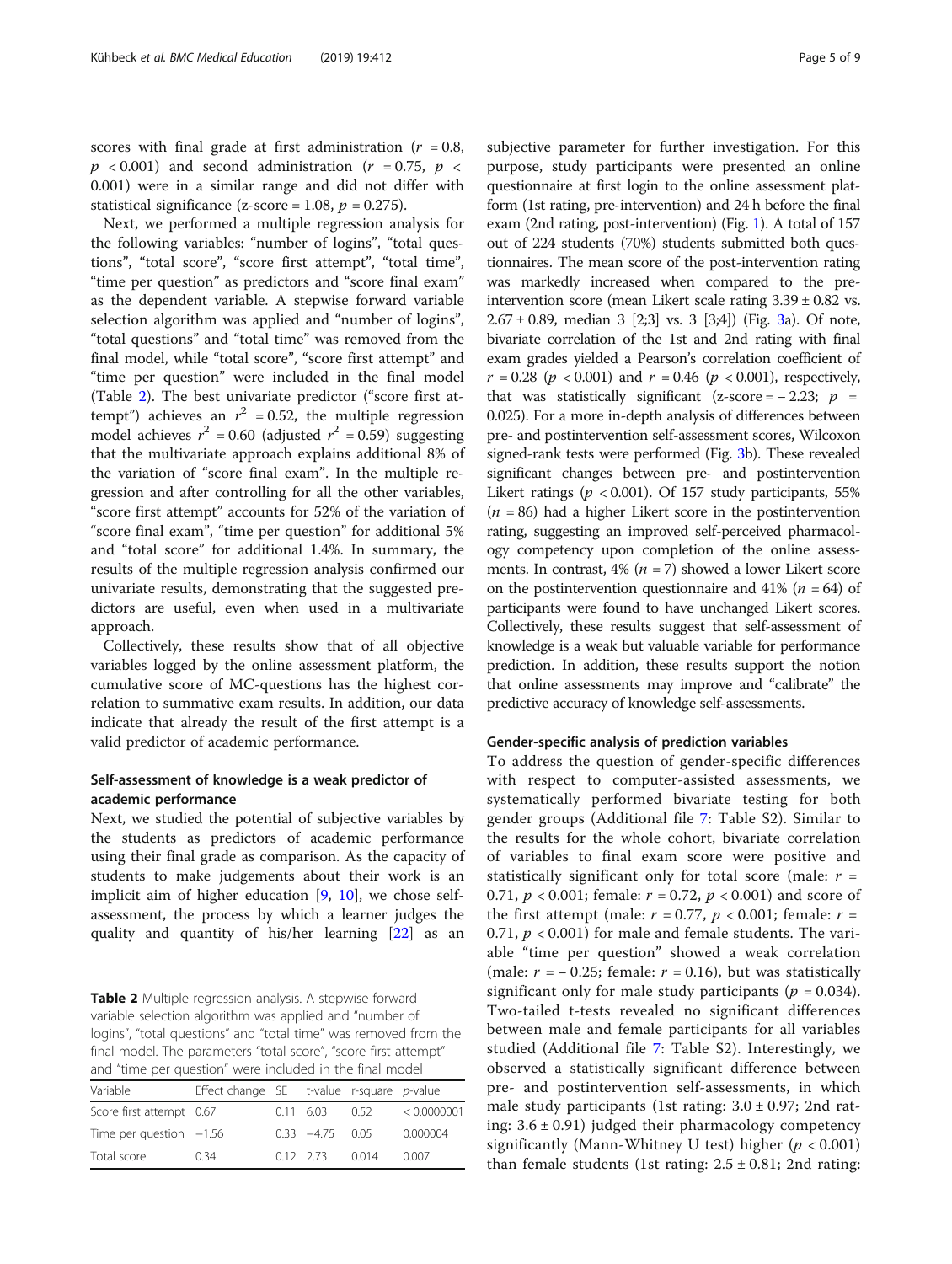<span id="page-5-0"></span>

 $3.3 \pm 0.76$ ) (Additional file [5](#page-7-0): Figure S5). However, no significant differences were observed when correlating gender-specific results of self-assessment scores with final exam grades (1st rating: male  $r = 0.29$  vs  $r =$  female 0.29, 2nd rating: male  $r = 0.46$  vs female  $r = 0.47$ ). In summary, these results confirmed total score and the score of the first attempt as gender-neutral parameters with the highest correlation with exam performance.

# **Discussion**

In this prospective study, we systematically investigated the correlation of different online assessment parameters with summative exam performance in undergraduate medical education of pharmacology. Our results revealed no significant correlation of the variables "number of logins", "number of MC-questions answered" or "time spent on the assessment platform" with final grades. The variable "time per question" was statistically significant, but correlated negatively with academic performance of study participants. Only "total score" and the "score of first attempt" were significantly correlated with exam performance. In a multiple regression analysis, "score first attempt" accounted for 52% of the variation of "score final exam", and "time per question" and "total score" for additional 5 and 1.4%, respectively. In addition, analysis of self-evaluation questionnaires indicated that online assessments resulted in improved self-perceived pharmacology competence of students. Finally, this study found no gender-specific differences in predictive modeling of academic performance by online assessments. Collectively, the results of this study may help to improve predictive models of academic performance in undergraduate medical education of pharmacology.

# Positive correlation of online assessment scores with exam performance

In our study, we found that the best univariate predictor ("score first attempt") had an  $r^2 = 0.52$  and  $r^2 =$ 0.60 (adjusted  $r^2 = 0.59$ ) in the multiple regression model, indicating that the multivariate approach explains an additional 8% of the variation of the parameter "score final exam". In the multiple regression and after controlling for all the other variables, "score first attempt" accounts for 52% of the variation of "score final exam", "time per question" for additional 5% and "total score" for additional 1.4%. The results of this study conducted with undergraduate medical students in Germany substantiate previous findings in literature that online formative assessments positively correlate with exam achievements and may be useful for predictive modeling of student performance. Tempelaar and co-workers showed that longitudinal computer-assisted formative assessments in a mathematics and statistics course at the Business & Economics school at Maastricht University are the best predictor for detecting underperforming students and academic performance [[8](#page-8-0)]. The authors concluded that "true assessment data", even if these come from assessments that are more of the formative that of the summative type, are the most reliable predictor. This concurs well with Wolff et al. who showed that performance on initial assessments during the first parts of online modules were substantial predictors for final exam performance [[23\]](#page-8-0). Our study extends these findings by the observation that already results of the first attempt when answering MC-question based online assessments have a high predictive potential that does not statistically differ from repeated test results.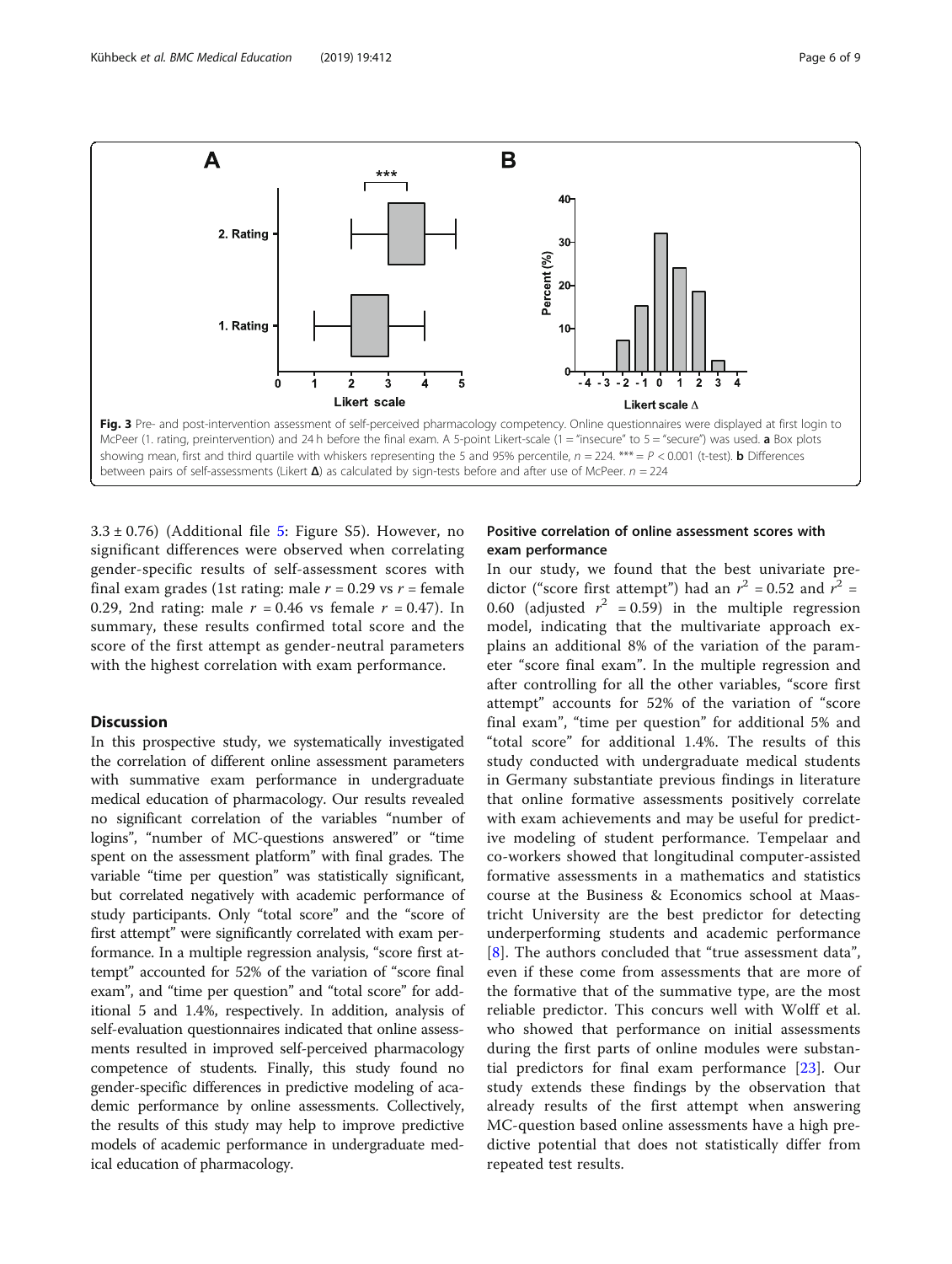# Student activity data has a poor correlation with academic performance

In contrast, we found that the variables "number of logins", "total questions answered" and "time spent on the assessment platform" do not significantly correlate with exam performance. Our findings corroborate and extend earlier propositions on LMS tracking data that found no consistent pattern of average time online in relation to course final grade [\[20](#page-8-0)]. Similarily Tempelaar and colleagues showed that LMS tracking data (such as simple clicking behavior) is only a weak proxy for student performance as multiple correlations of different performance indicators converged to value of about 0.2, indicating that no more than about 4% in performance variation can be explained by LMS track data [\[8](#page-8-0)]. Interestingly, while tracking data alone are not sufficient to draw conclusions about learner engagement, changes of student's activity in virtual learning environments appears to be a valuable predictor [\[23\]](#page-8-0), underscoring the importance of continuous measurement und collection of data about learners. More research is needed on the multivariate relationships between negatively correlating online assessment parameters and student academic performance. These negative indicators could be useful in determining how to support students through the provision of personalized feedback.

# Online assessments help students to judge their academic performance and level of knowledge

Enabling students to make accurate judgements about the quality of their work and their level of performance is one of the implicit aims of higher education [[9](#page-8-0)]. Our study confirms earlier smaller-scale studies for traditional and web-based educational concepts that students' judgements can be "calibrated" through continuous self-assessment and feedback, but overall remains a weak predictor of performance. Boud and colleagues showed that the overall students' judgments converge with those of tutors, but with significant variation across achievement levels [[9](#page-8-0)]. Similarily, Tousignant and DesMarchais reported a weak correlation of pre-exam self-assessment questionnaires with oral examinations ( $r$  ranging from 0.042 to 0.243) in a cohort of 70 students enrolled in a problem-based learning program of medicine [\[11\]](#page-8-0).

# Online assessment parameters and their correlation to exam performance: role of gender

It has been asserted that the use of computers in higher education [\[13](#page-8-0), [14](#page-8-0)] and learning outcomes in online courses [\[15](#page-8-0)–[17\]](#page-8-0) are increasingly gender neutral. However, it the area of computer-assisted assessments, research is not conclusive. Some researchers found that males do better in objective tests, including those based on MC-questions, which are often the mainstay of CAA [[24,](#page-8-0) [25\]](#page-8-0). Other studies suggested that female students do worse than males because of anxiety or negative attitudes or anxiety towards computers [[26](#page-8-0)–[28\]](#page-8-0). In our study, we found no statistically significant differences between male and female students for predictive modelling of exam performances. Our results therefore back the assertions of Ory et al. [[29\]](#page-8-0) and Gunn et al. [[13](#page-8-0)] that the use of CAA in higher education does not disadvantage different gender groups.

# What is the potential of online assessments in undergraduate medical education?

While this is an initial study conducted with a cohort of undergraduate medical students in pharmacology, it underscores that online assessments may provide a valuable tool for both students and educators in higher education to model and predict academic performance. At present, the mastery of a student in a particular subject is judged by summative assessments upon completion of a course. Typically, these aptitude tests provide the learner with a onetime feedback in the form of a final grade, at a time point in his studies, when all learning activities have already concluded [\[30](#page-8-0)]. In contrast, formative assessments provide both the learner and the teacher a continuous feedback during the learning and teaching process, respectively.

Thus, the research data reported in this study will be useful for further development of this and other online assessment platforms of pharmacology. This will likely result in improved formative feedback during the teaching and learning process and thus help to identify at-risk-students. However, further studies are needed to determine how students can be most efficently instructed based on the data from online formative assessments. This is particularly important in the context of pharmacology education, as pharmacotherapy-related topics were identified as areas of least confidence amongst first-year residents [\[2\]](#page-8-0).

#### Limitations of this study

While this study adds new insights in digital undergraduate medical education of pharmacology, there are limitations inherent to the methods applied in this study. Both assessment and self-evaluation questionnaires rely on self-report that may not be answered accurately or faithfully. Performance of students, who did not perform well in the online assessments, may have further underperformed in the summative examination due to demotivation and stress. Another limitation is that the use of a digital solution for collecting data may have led to a selection bias for students with higher affinity for digital technologies. Finally, our study cohort consisted of 393 undergraduate medical students enrolled in a basic pharmacology course at a single German medical school. The present study is therefore exploratory in nature and serves as a basis for future multicenter confirmatory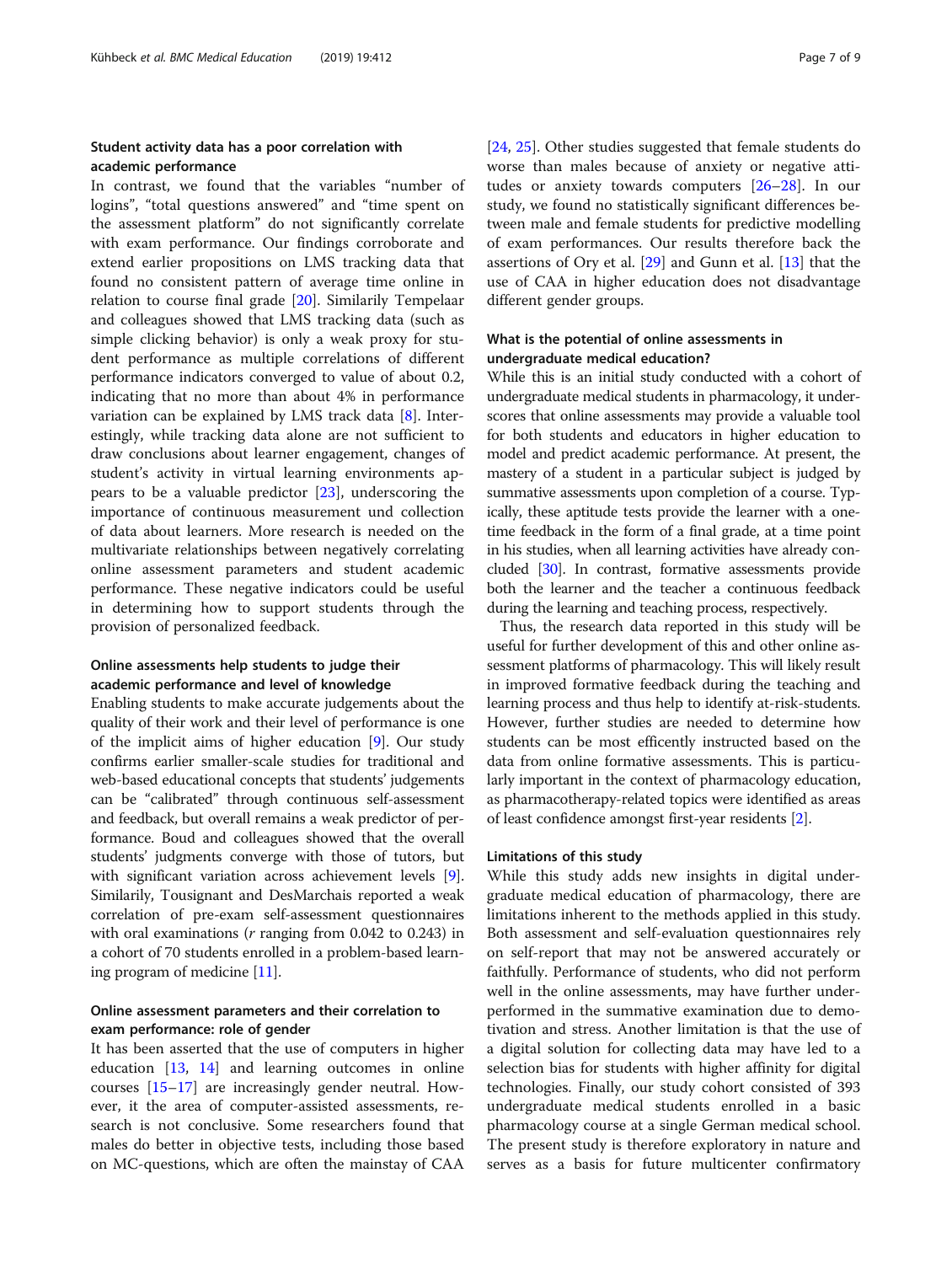<span id="page-7-0"></span>studies with larger cohort sizes. Finally, further studies are needed to investigate if predictive models that incorporate the online assessment parameters identified in the present study will result in improved prediction of academic performance in undergraduate medical education of pharmacology.

# Conclusion

To our knowledge, this is the first prospective cohort study investigating online assessment parameters in undergraduate education of pharmacology and their correlation to summative exam performance. Our data suggest that already few and simple online assessments (e.g. score of the first attempt) can be helpful in identifying students that could benefit from remediation in a manner that is gender neutral. Moreover, our data suggest that formative feedback by online assessments help students to better judge their academic performance and level of knowledge. Further studies are needed to investigate if early implementation of online assessments during the teaching and learning phase as formative feedback source will result in improved outcome and knowledge retention in pharmacology.

#### Supplementary information

Supplementary information accompanies this paper at [https://doi.org/10.](https://doi.org/10.1186/s12909-019-1814-5) [1186/s12909-019-1814-5.](https://doi.org/10.1186/s12909-019-1814-5)

Additional file 1: Figure S1. Structure and features of online assessment platform McPeer. An online assessment platform (designated "McPeer") was developed for data acquisition of this study and made available via password-protected login to all students enrolled in the pharmacology course at TUM. A-C. Screenshots of website. A. Landing page [\(http://www.mcpeer.de](http://www.mcpeer.de)). B. Individualized starting page after student login with overview of progress and testing performance of MC-question sets as shown by the percentage of correctly answered questions. C. An example of an MC-question.

Additional file 2: Figure S2. Screenshot of online questionnaire for self-evaluation of pharmacology knowledge. The online questionnaire was displayed after the first login to McPeer and 24 h before the final exam. Students were asked to rate their self-perceived competence on 27 topics that corresponded to the MC-question datasets on the learning analytics platform McPeer. A 5-point Likert-scale ranging from "confident" to "not confident" was employed. In addition, students could opt not to answer.

Additional file 3: Figure S3. Correlation of online assessment parameters with exam performance in pharmacology. Scatter plots depicting the correlation of exam performance vs. various learning analytics parameters (A-F). The coefficient of multiple correlations, R, was used as indicator of predictive modeling ( $n = 220$ ).

Additional file 4: Figure S4. Subgroup analysis depicting the correlation of first and second administration of MC-questions with final exam score. Scatter plots illustrating the correlation of exam performance vs. results of first (A) and second (B) administration of MC-questions. The coefficient of multiple correlations, R, was used as indicator of predictive modeling  $(n = 46)$ .

Additional file 5: Figure S5. Pre- and postintervention assessment of self-perceived pharmacology competency by male and female students. Online questionnaires were displayed at first login to McPeer (1. rating, preintervention) and 24 h before the final exam. A 5-point Likert-scale  $(1 = "insecure"$  to  $5 = "secure")$  was used. Differences between pairs of

selfassessments (Likert Δ) as calculated by sign-tests before and after use of McPeer. Males  $= 47$ . Females  $= 103$ .

Additional file 6: Table S1. Topics and number of multiple-choice (MC) questions of the online assessment platform McPeer. ACE: Angiotensin-converting enzyme, NSAIDs: Nonsteroidal anti-inflammatory drugs.

Additional file 7: Table S2. Gender-specific analysis of various parameters and their predictive power of exam performance as bivariate correlation r.

#### Abbrevations

CAA: Computer-assisted assessment; LAK: International Conference on Learning Analytics and Knowledge; LMS: Learning management systems; MC: Multiple choice; MySQL: My Structured Query Language; PHP: Hypertext Preprocessor; SoLAR: Society for Learning Analytics Research; TUM: Technical University of Munich

#### Acknowledgments

We are grateful to our students at TUM who participated in this study. We thank Martin R. Fischer and Daniel Bauer (LMU, Munich) for helpful suggestions and critical discussions. We are grateful to Dr. Maximillian Habs (LMU, Munich), Dr. Bernhard Haller (Institut für Medizinische Statistik und Epidemiologie, TUM, Munich), Bernhard Ulm (Munich) and Dr. Wolfgang Hitzl (Research Office, Paracelsus Medical University, Salzburg) for expert statistical advice.

#### Authors' contributions

AS conceived the study; FK, POB, SE, AS designed the study; FK and AS performed the study; FK and AS analyzed the data; FK, POB, SE, AS interpreted the data; AS wrote the paper; FK created new software used in the study; FK, POB, SE, AS revised the manuscript. All authors read and approved the final manuscript.

#### Funding

This work was supported by a teaching fund (to A.S.) of Technical University of Munich (<http://www.tum.de/en>). The funders had no role in study design, data collection and analysis, decision to publish, or preparation of the manuscript.

#### Availability of data and materials

The data that support the findings of this study are openly available in Mendeley Data at <https://doi.org/10.17632/wbp4tgtfmr.1>

#### Ethics approval and consent to participate

The study protocol and consent procedure were approved by the Ethics Commission, TUM School of Medicine, Ismaninger Straße 22, 81675 Munich, Germany (project number 564/15 S). Study participation was voluntary, and informed consent was obtained from all study participants via an online form.

#### Consent for publication

Not applicable.

#### Competing interests The authors declare that they have no competing interests.

#### Author details

<sup>1</sup>Technical University of Munich, Institute of Pharmacology and Toxicology, Biedersteiner Str. 29, 80802 Munich, Germany. <sup>2</sup>Technical University of Munich, School of Medicine, Center of Medical Education, Ismaninger Str. 22, 81675 Munich, Germany. <sup>3</sup>Paracelsus Medical University, Institute of Pharmacology and Toxicology, Strubergasse 21, 5020 Salzburg, Austria.

#### Received: 1 January 2018 Accepted: 20 September 2019 Published online: 08 November 2019

#### References

1. Nikendei C, et al. Medical education in Germany. Med Teach. 2009;31: 591–600.